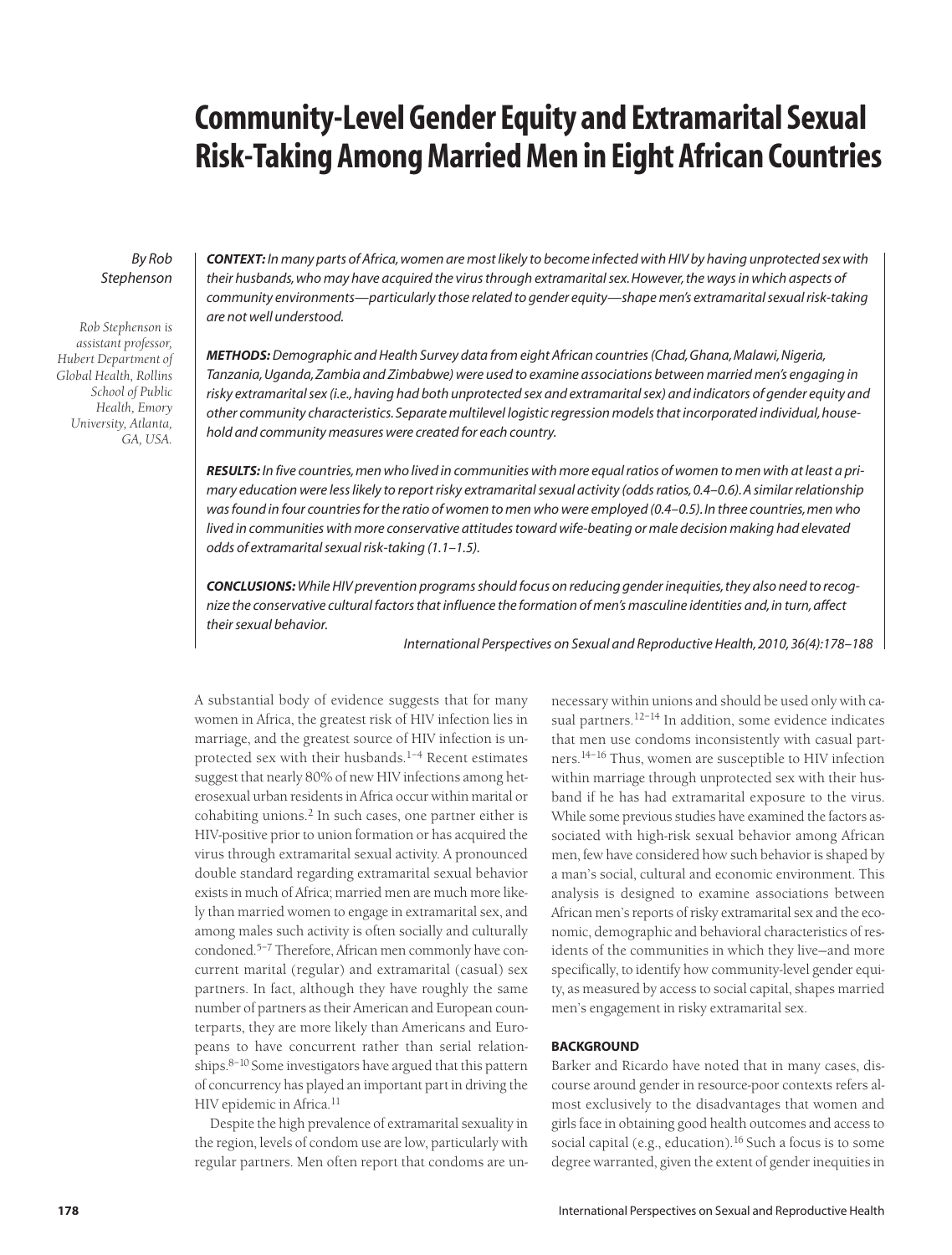health (and HIV infection in particular) in much of Sub-Saharan Africa. However, the combination of gender inequities in social power (which are often culturally and socially ingrained) and the high levels of sexual risk-taking among men point to the potential for men to play a key role in limiting the HIV epidemic in Africa.16 Additionally, many HIV prevention messages have focused on promoting monogamy within marital or cohabiting unions.17 The success of such programmatic efforts is often limited, however, in environments where men's extramarital sexual activities are not only socially condoned but are a defining element of masculine identity, and where condom use within unions is considered unacceptable. Therefore, to design intervention efforts that recognize the realities of relationships and sexual behaviors—and that by doing so, shift the focus toward the roles and responsibilities of men—one must understand how extramarital sexual behavior is socially and culturally constructed.

Levels of concurrent sexual partnering are high in many African countries, and men are more likely than women to report having extramarital partners.18 Men in polygamous unions are less likely than those in monogamous ones to engage in extramarital sex,19–21 perhaps because of their ability to change partners within marriage.<sup>19</sup> The double standard in many African countries between men's and women's engagement in extramarital sex is to some degree a product of social and cultural conditioning, which often emphasizes male domination in relationships, espouses traditional ideals of virginity and fidelity for women and links men's social status to their sexual activity. Although no single definition of masculinity defines all African men, studies have highlighted the types of masculine identities that are believed to encourage extramarital sexual activity.9 For example, Hunter has noted that the establishment of financial independence and a family are fundamental elements of African masculine identity, and that for many young men sexual experience is associated with initiation into adulthood and attainment of socially recognized manhood.9

Moreover, traditional ideals of masculinity often depict male sexual needs as uncontrollable, having multiple partners as evidence of sexual prowess, and dominance over women as natural.<sup>22</sup> In contrast, women are expected to be financially dependent on and faithful to their husbands.5,6,9 Thus, young men often have disproportionate power in intimate relationships with women.8 The consequences of such inequity include men's perpetration of violence toward women, lack of condom use within unions and participation in extramarital sex as a sign of social status and prowess.23–25 In fact, young women are often socialized to tolerate and accept infidelity and violence.<sup>26</sup> Rates of intimate partner violence are elevated among men who report having multiple sex partners, suggesting a linkage between norms of male entitlement to sex and dominance within relationships.<sup>27</sup> In such circumstances, women are particularly vulnerable to HIV infection, because they lack the power to negotiate condom use.

Previous work has suggested that in many parts of Africa, young men's sexual activities are often an attempt to display sexual competence or achievement to peers, rather than acts of intimacy.<sup>28,29</sup> In one study, a significant minority of young men in South Africa reported feeling obliged to have sex before marriage for fear of social rejection.30 This pattern of using sexual behavior as a means to peer acceptance often continues into adulthood, and leads to extramarital sexual activity.<sup>31</sup> Thus, extramarital relationships are often as much about masculinity or social class as about sex itself. In other cases, men engage in extramarital sex simply to meet sexual desires. Men are more likely to have extramarital sex during their wives' period of postpartum abstinence, and this sex is likely to be unprotected.32,33 Additionally, men have more opportunities than women to participate in wage labor and temporary migration, which provide motivation and opportunity for extramarital partnerships.34–37

Regardless of a man's motive for extramarital sexual activity, concurrent partnerships clearly increase his risk of HIV infection. Other factors contribute to this increased risk. Rivers and Aggleton have noted that many men lack knowledge about the sexual transmission of HIV, which may put them—and their regular partner—at risk for infection.22 Others have found that many men rely on appearance or misconceptions to determine whether a potential partner is infected with HIV, and thus often do not use condoms, even with casual partners.<sup>14,15</sup> Within unions, men and women frequently view condom use as a sign of unfaithfulness or lack of trust.12–14 A study in South Africa found that young women identified their ideal relationship as one in which the man makes the sexual decisions, including those concerning use of condoms.12

In addition, recent work has documented a relationship between poverty and extramarital sexual behavior. Silberschmidt has argued that when levels of unemployment are high, extramarital sexual activity boosts men's self-esteem and perception of their own social standing.38 Because an unemployed man is unable to fulfill traditional economic masculine roles, his sense of social recognition and manhood may be diminished,<sup>39,40</sup> and he may engage in extramarital sex as a means of fulfilling some expectations of male behavior. Poverty may also increase a woman's tolerance of infidelity; if she discovers that her husband is engaging in extramarital sexual activity, her economic dependence on him may prevent her from challenging his behavior or negotiating condom use.8 In addition, women who lack economic alternatives may become casual partners of married men and engage in transactional sex; in these relationships, the power for decisions about condom use often lies with the male.

Although sufficient evidence exists concerning the high levels of concurrent sexual partnering in many parts of Africa and the vulnerability of married women to HIV infection, few studies have examined the community factors associated with men's extramarital sexual behavior. The current study explored this issue by examining how the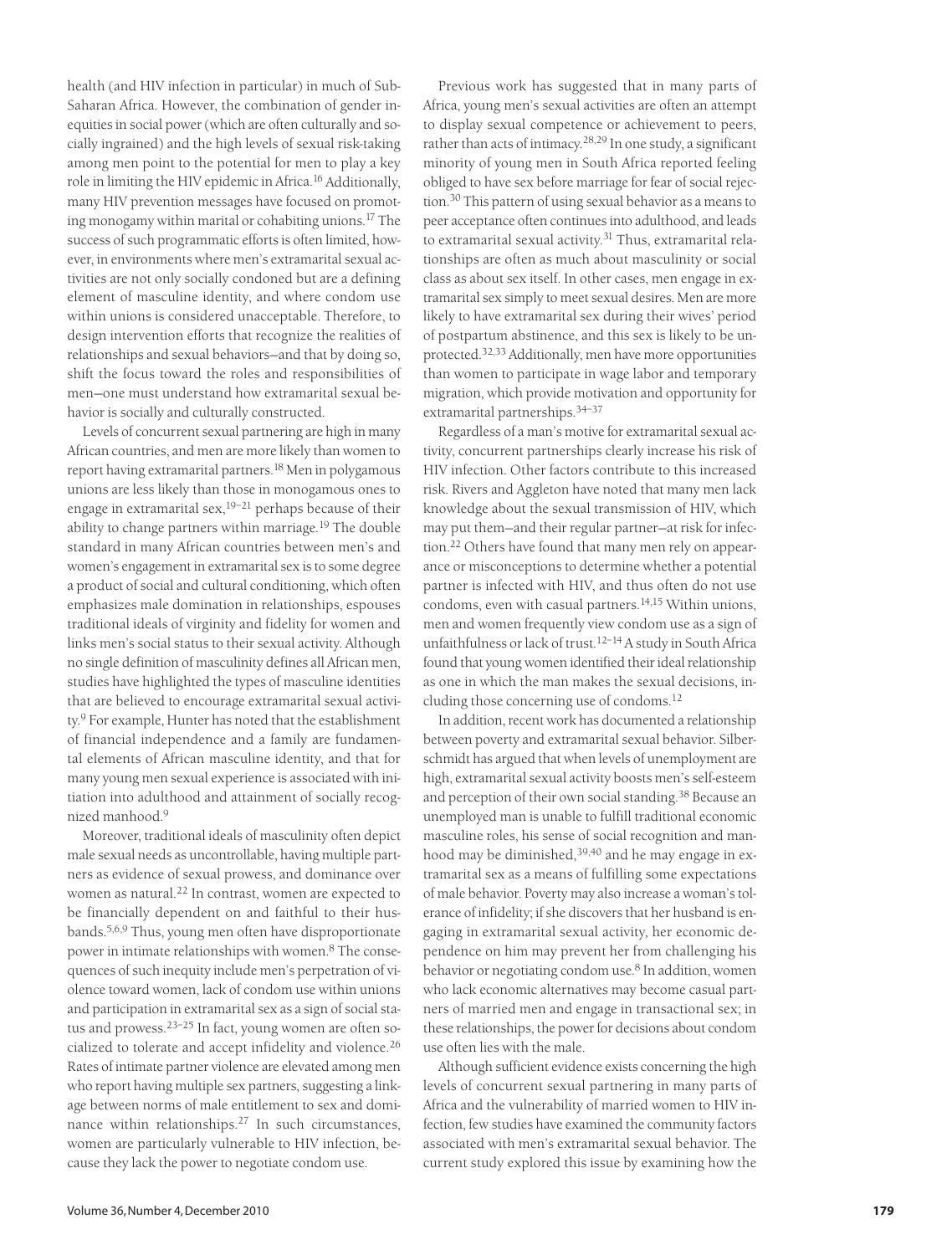| TABLE 1. Percentage distribution of married or cohabiting sexually active men in Sub-Saharan Africa, by selected characteris- |
|-------------------------------------------------------------------------------------------------------------------------------|
| tics, according to country                                                                                                    |

| Characteristic         | Chad<br>$(N=1,062)$ | Ghana<br>$(N=1,821)$ | Malawi<br>$(N=2, 114)$ | Nigeria<br>$(N=1, 196)$ | Tanzania<br>$(N=1,379)$ | Uganda<br>$(N=1,443)$ | Zambia<br>$(N=780)$ | Zimbabwe<br>$(N=3,367)$ |
|------------------------|---------------------|----------------------|------------------------|-------------------------|-------------------------|-----------------------|---------------------|-------------------------|
| <b>INDIVIDUAL</b>      |                     |                      |                        |                         |                         |                       |                     |                         |
| Age                    |                     |                      |                        |                         |                         |                       |                     |                         |
| $15 - 24$              | 7.5                 | 4.9                  | 13.6                   | 8.0                     | 10.0                    | 11.1                  | 14.3                | 9.3                     |
| $25 - 29$              | 17.4                | 11.2                 | 23.5                   | 10.2                    | 19.6                    | 16.9                  | 14.3                | 19.6                    |
| $30 - 34$              | 16.9                | 17.9                 | 20.6                   | 14.5                    | 22.5                    | 22.0                  | 15.2                | 22.4                    |
| $35 - 39$              | 15.9                | 15.5                 | 12.9                   | 12.0                    | 18.5                    | 19.2                  | 12.2                | 16.7                    |
| $\geq 40$              | 42.1                | 50.4                 | 29.4                   | 55.3                    | 29.4                    | 30.8                  | 44.0                | 32.1                    |
| <b>Union type</b>      |                     |                      |                        |                         |                         |                       |                     |                         |
| Married                | 88.6                | 96.4                 | 95.4                   | 94.2                    | 95.5                    | 90.2                  | 97.3                | 94.4                    |
| Cohabiting             | 11.4                | 3.6                  | 4.6                    | 5.8                     | 4.5                     | 9.8                   | 2.7                 | 5.6                     |
| <b>Residence</b>       |                     |                      |                        |                         |                         |                       |                     |                         |
| Rural                  | 51.4                | 63.6                 | 87.3                   | 67.4                    | 80.6                    | 87.3                  | 72.8                | 65.3                    |
| Urban                  | 48.6                | 36.8                 | 12.7                   | 32.6                    | 19.4                    | 12.7                  | 27.2                | 34.7                    |
| Age at first sex       |                     |                      |                        |                         |                         |                       |                     |                         |
| $\leq$ 15              | 14.9                | 8.7                  | 23.3                   | 8.8                     | 18.5                    | 22.5                  | 32.6                | 8.9                     |
| $16 - 20$              | 44.1                | 29.9                 | 50.9                   | 45.6                    | 51.6                    | 61.9                  | 44.7                | 54.6                    |
| $\geq$ 21              | 41.0                | 61.5                 | 25.8                   | 45.6                    | 29.9                    | 15.7                  | 22.7                | 36.5                    |
| <b>Education</b>       |                     |                      |                        |                         |                         |                       |                     |                         |
| None                   | 51.6                | 32.5                 | 14.5                   | 31.9                    | 4.9                     | 8.0                   | 6.1                 | 2.6                     |
| Primary                | 23.5                | 30.0                 | 64.8                   | 13.4                    | 73.0                    | 66.3                  | 22.1                | 32.3                    |
| Secondary              | 19.1                | 25.3                 | 18.8                   | 46.3                    | 8.4                     | 19.2                  | 31.3                | 57.6                    |
| >secondary             | 5.8                 | 12.2                 | 1.9                    | 8.5                     | 3.6                     | 6.5                   | 7.4                 | 7.5                     |
| <b>Employed</b>        |                     |                      |                        |                         |                         |                       |                     |                         |
| Yes                    | 93.3                | 94.4                 | 71.1                   | 97.3                    | 98.2                    | 98.9                  | 85.0                | 81.1                    |
| No.                    | 6.7                 | 5.6                  | 28.9                   | 2.7                     | 1.8                     | 1.1                   | 15.0                | 18.9                    |
| <b>HOUSEHOLD</b>       |                     |                      |                        |                         |                         |                       |                     |                         |
| <b>Wealth quintile</b> |                     |                      |                        |                         |                         |                       |                     |                         |
| Lowest                 | 14.8                | 21.2                 | 13.4                   | 26.6                    | 19.6                    | 21.1                  | $\mathsf{u}$        | 18.9                    |
| Second lowest          | 14.3                | 20.2                 | 21.6                   | 20.8                    | 21.3                    | 21.8                  | $\mathsf{u}$        | 19.6                    |
| Middle                 | 11.8                | 19.2                 | 25.4                   | 18.7                    | 19.1                    | 18.8                  | $\mathsf{u}$        | 14.4                    |
| Second highest         | 16.7                | 18.6                 | 22.9                   | 14.6                    | 21.8                    | 18.4                  | $\mathsf{u}$        | 27.4                    |
| Highest                | 42.9                | 21.0                 | 16.4                   | 19.4                    | 18.4                    | 19.8                  | u                   | 19.6                    |
| Total                  | 100.0               | 100.0                | 100.0                  | 100.0                   | 100.0                   | 100.0                 | 100.0               | 100.0                   |

*Note:* u=unavailable.

community dimensions of gender equity, economics, behavior and demographic characteristics are associated with participation in high-risk extramarital sexual activity.

### **METHODS**

#### **Data**

Data for this analysis are taken from Demographic and Health Surveys (DHS) conducted in eight African countries: Chad (2004), Ghana (2003), Malawi (2004), Nigeria (2003), Tanzania (2004–2005), Uganda (2006), Zambia (2001–2002) and Zimbabwe (2005–2006). These countries were chosen from a list of African countries in which a DHS that included a module on HIV/AIDS and sexual behavior had been conducted during the past 10 years. Countries on the list were stratified by HIV prevalence  $(5\%, 5-10\% \text{ or } >10\%)$ , and study countries were selected from each of these categories to include those with a range of social and economic characteristics and to reflect the researcher's experience in working with these data sets and conducting research in these countries.

Each DHS collects data on fertility, family planning and

maternal health among women aged 15–49, together with information on the demographic, social and economic characteristics of the women and members of their household. The surveys also examine attitudes toward gender roles, exposure to health care messages in the media and knowledge of and attitudes toward the use of reproductive health services. In each of the study countries, a companion survey of males was also conducted. The age range of male participants varied; in Chad, Ghana, Nigeria and Zambia, the sample consisted of men aged 15–59, but the range was 15–49 in Tanzania and 15–54 in Malawi, Uganda and Zimbabwe. The men's questionnaires collected much of the same information as the women's, but were shorter because they did not include a reproductive history or questions on maternal and child health. However, they did include a module on HIV/AIDS and sexual behavior that was standardized across countries.

To obtain nationally representative samples, the DHS uses separate stratified, multistage cluster sample designs for rural and urban areas. The rate of nonresponse for men in the eight countries was 3–5%; the number of men sur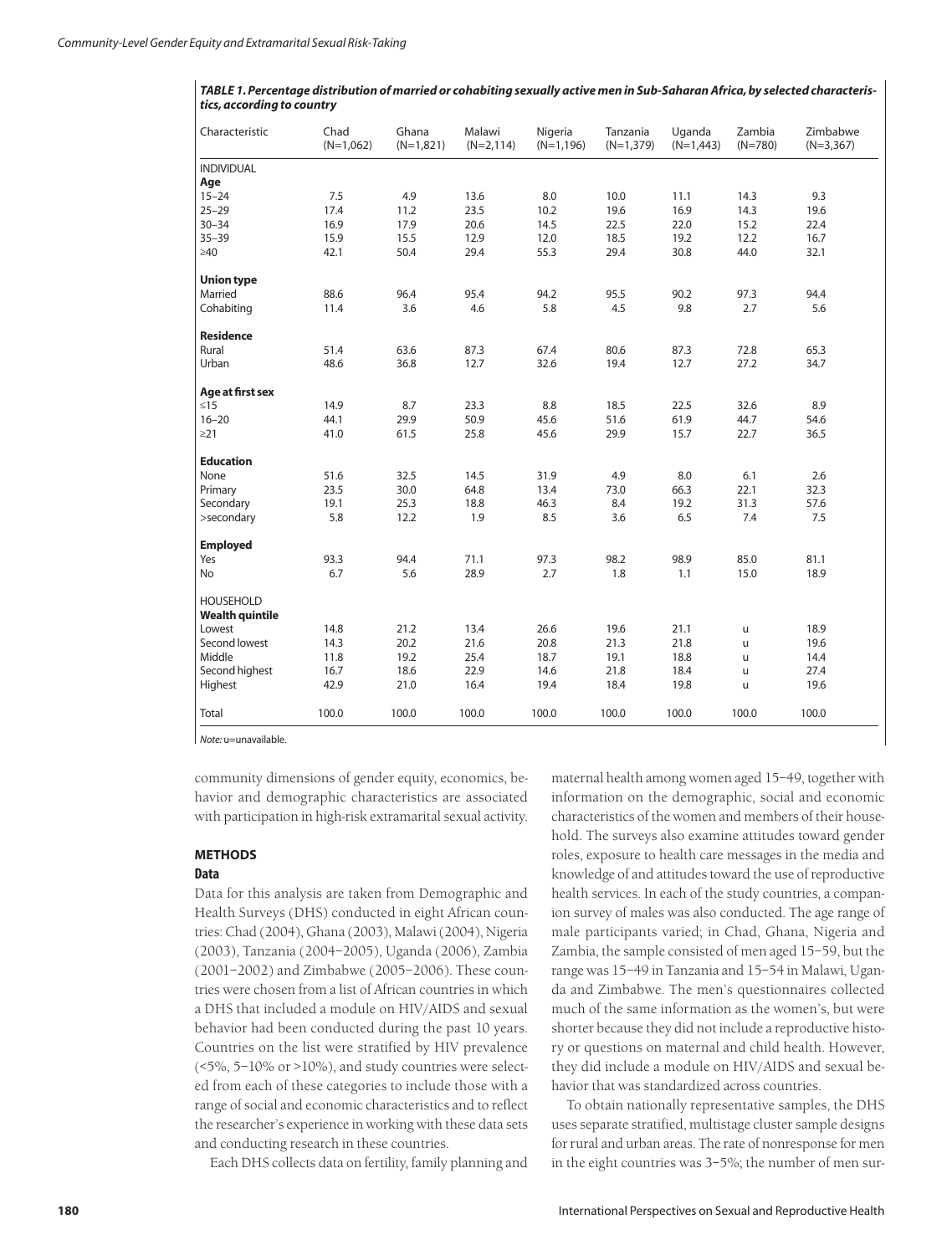veyed ranged from 1,887 in Chad to 7,175 in Zimbabwe.\* To identify factors associated with high-risk marital and extramarital sex, the analytic samples were restricted to married or cohabiting, sexually active men; sample sizes ranged from 780 in Zambia to 3,367 in Zimbabwe.†

## **Dependent Variable**

The DHS collects data on the number of sexual partners the respondent had had in the 12 months prior to the survey, his or her type of relationship with each partner and whether condoms were used at last sex with each partner. The dependent variable for this analysis is a binary variable that captures whether the respondent had recently engaged in high-risk marital and extramarital sexual activity. The variable was coded 1 if the respondent reported having had one or more extramarital sex partners and not having used a condom at last sex with his regular partner, his casual partners or both. Given the analysis' focus on concurrent risky sexual partnerships, and that condom use with regular partners was low (particularly among those who reported no casual partners), respondents who reported having had no casual partners were combined into one risk group, regardless of whether they had used a condom at last sex. Thus, a respondent was given a score of 0 if he reported having had sex only with his regular partner.

### **Analytic Approach and Covariates**

Each DHS data set has a hierarchical structure, violating the assumption of independence of ordinary logistic regression models. Therefore, this analysis employed a multilevel modeling technique to account for the hierarchical structure of the data and to facilitate estimation of communitylevel (i.e., primary sampling unit-level) influences on risky sexual behavior. The multilevel modeling strategy also corrects the estimated standard errors to allow for clustering of observations within units.41 Multilevel models allow the identification of clustering in risky sexual behavior (also known as the random effect), providing a measure of the extent to which the odds of reporting risky sexual behavior vary among communities. Separate multilevel logistic models were fitted for males in each of the eight countries using the STATA software package, version 11.

Given the paucity of studies that have examined how communities shape men's engaging in risky extramarital sex, the current analysis adopted an exploratory approach. Three levels of potential influence on risky sexual behavior were considered: individual, household and community. The choice of individual and household covariates was informed by previous studies on the factors associated with sexual risk-taking in these contexts, although not necessarily among married men. Bivariate analyses were performed to examine the reporting of risky extramarital sex according to individual and household factors, including age, educational attainment, ethnicity, religion, marital status, age at sexual debut, employment, occupation, access to media, knowledge of HIV transmission,

*FIGURE 1. Percentage of married or cohabiting sexually active men in Sub-Saharan Africa who had had risky extramarital sex in the past 12 months, by country*



time spent away from home and household wealth. These variables were selected for the multivariate analysis if they were associated with risky sex at the p<.05 level in at least one country. Six individual-level variables and one household-level variable were included in the final models (Table 1).

In the absence of a community survey, community-level data were derived from individual responses. This involved aggregating individual data to the primary sampling unit (minus the index response) to form proxy community measures. Because men's sexual behavior was conceptualized as influenced by the aggregate behaviors and characteristics of both men and women in their community, the community-level variables were created using data from both the men's and women's surveys. (The women's data were linked to the men's via the primary sampling unit identifier).

The selection of the community-level variables was informed by the literature on factors that shape the extramarital sexual behavior of African men, and variables that had significant bivariate relationships with the reporting of risky sex at the p<.05 level were included in the multivariate models. The community variables were conceptualized into three categories:

*•Community economics.* Studies have demonstrated that men's participation in extramarital sex may be a mechanism for enacting traditional masculinities that prescribe greater autonomy to men and foster women's financial and social dependence on them.28,29 This dependence is to

<sup>\*</sup>The full DHS male sample sizes for the other six countries are as follows: Ghana,5,015;Malawi,3,261;Nigeria,2,346;Tanzania,2,635;Uganda,2,503; and Zambia, 2,145.

<sup>†</sup>The analytic sample sizes for the other six countries are as follows:Chad, 1,062; Ghana, 1,821; Malawi, 2,114; Nigeria, 1,196; Tanzania, 1,379; and Uganda, 1,443.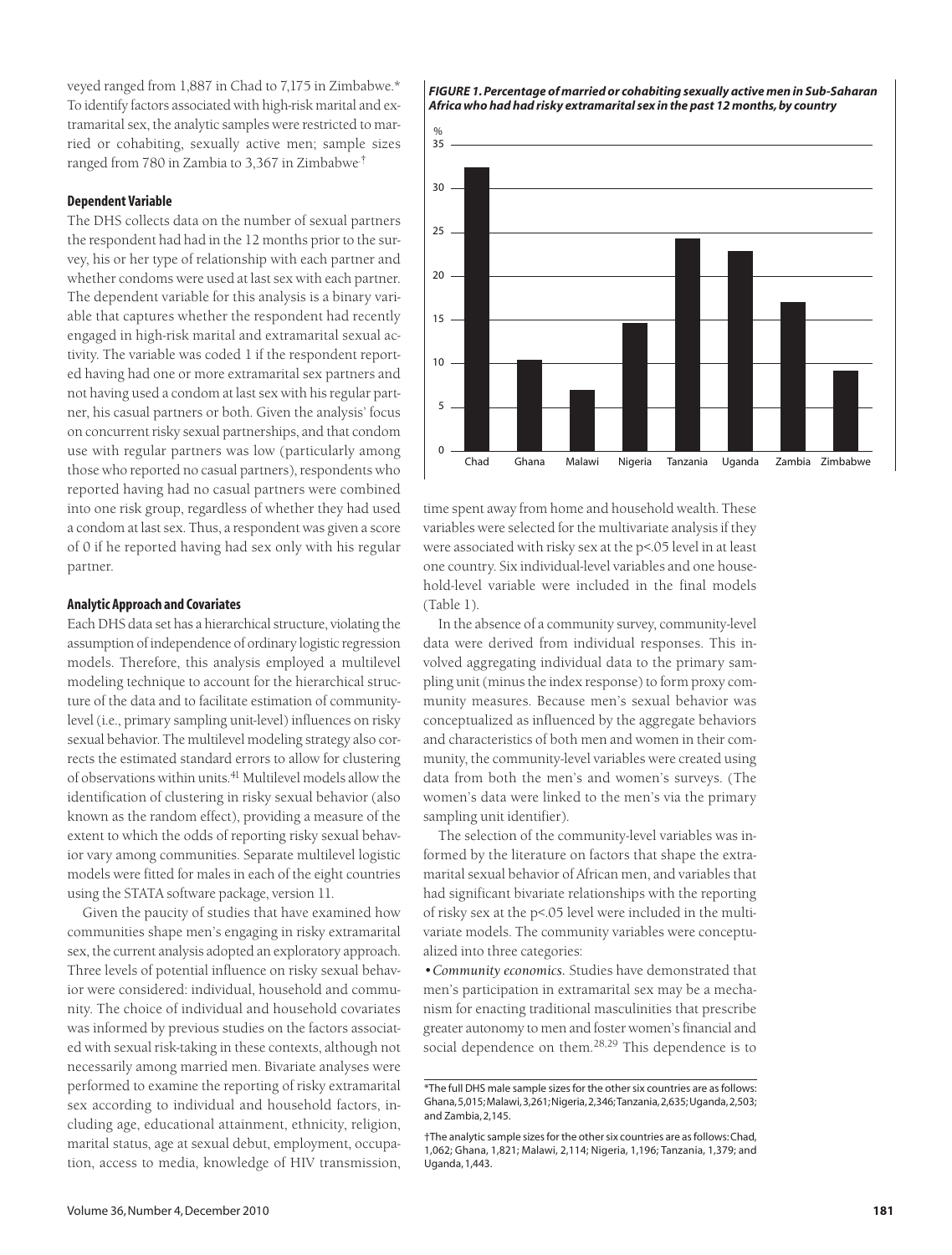some extent created by the lack of opportunities for women to accrue social capital in the form of education and employment.2,9,16 If a man resides in a community where economic and educational opportunities for women are similar to those of men, so that women's dependence on men is reduced, his participation in extramarital sexual activity may be reduced as well. To examine this possibility, the analysis used two community-level variables: the ratio of employed women to employed men, and the ratio of women to men who have at least a primary education.

*•Community behavior and knowledge.* Because men's extramarital sexual behavior is often socially condoned—the result of the double standard that encourages men to engage in extramarital sex to prove their masculinity<sup>9,18</sup>-men who live in communities with more conservative gender norms may be more likely to have risky extramarital sex. To examine this possibility, the analysis uses measures of men's views on the acceptability of wife-beating and of household decision making. For each measure, an index was created at the individual level, and then aggregated to the primary sampling unit. The index of attitudes toward wife-beating comprised five variables, each of which assessed the acceptability of wife-beating under a specific circumstance (if the wife were to leave home without permission, neglect the children, burn food, argue with her husband or refuse to have sex). Men who scored 5 on this index approved of wife-beating under each of these circumstances. The index of decision making was created from five variables that measured men's roles in certain decisions (purchasing large goods, purchasing small daily goods, visiting family or relatives, choosing food to be cooked and determining how money earned is spent); men who scored 5 on this index reported that they had the final say in each of these decisions. Data on attitudes toward wife-beating and decision making were not available for Chad.

*•Demographic characteristics.* Women who live in communities where early marriage and fertility are expected may have fewer opportunities to accrue social capital because of the opportunity costs of marriage and childbearing. Early ages at marriage and childbearing may also reflect conservative attitudes within a society toward the roles of women. Men living in these communities may be more likely than those in other communities to participate in risky extramarital sex, because they have higher levels of economic and social freedom, and because prevailing

*TABLE 2. Percentage of married or cohabiting sexually active men in Sub-Saharan Africa who had had risky extramarital sex in the past 12 months, by country*

| Characteristic                             | Chad<br>$(N=1,062)$ | Ghana<br>$(N=1,821)$ | Malawi<br>$(N=2, 114)$ | Nigeria<br>$(N=1,196)$ | Tanzania<br>$(N=1,379)$ | Uganda<br>$(N=1,443)$ | Zambia<br>$(N=780)$ | Zimbabwe<br>$(N=3,367)$ |
|--------------------------------------------|---------------------|----------------------|------------------------|------------------------|-------------------------|-----------------------|---------------------|-------------------------|
| <b>INDIVIDUAL</b>                          |                     |                      |                        |                        |                         |                       |                     |                         |
| Age                                        |                     |                      |                        |                        |                         |                       |                     |                         |
| $15 - 24$                                  | $13.9*$             | 5.0                  | 6.9                    | $9.5*$                 | 12.8                    | 6.9                   | 11.7                | 3.2                     |
| $25 - 29$                                  | 18.8                | 5.3                  | 5.3                    | 8.1                    | 13.8                    | 7.6                   | 11.3                | 3.1                     |
| $30 - 34$                                  | 12.2                | 7.9                  | 6.9                    | 13.9                   | 12.1                    | 7.9                   | 9.6                 | 2.4                     |
| $35 - 39$                                  | 20.2                | 8.9                  | 9.9                    | 13.8                   | 8.6                     | 6.2                   | 6.6                 | 1.9                     |
| $\geq 40$                                  | 23.4                | 9.4                  | 10.3                   | 12.7                   | 10.2                    | 10.6                  | 6.4                 | 2.3                     |
| <b>Union type</b>                          |                     |                      |                        |                        |                         |                       |                     |                         |
| Married                                    | $15.7***$           | $7.9*$               | $6.7**$                | 11.8                   | $10.8**$                | 7.2                   | 9.6                 | $1.4*$                  |
| Cohabiting                                 | 17.6                | 4.5                  | 11.9                   | 10.1                   | 16.3                    | 8.2                   | 10.0                | 3.1                     |
| <b>Residence</b>                           |                     |                      |                        |                        |                         |                       |                     |                         |
| Rural                                      | $13.7*$             | 8.6                  | 4.7                    | $14.4***$              | $12.2***$               | $8.0*$                | $10.2*$             | 2.4                     |
| Urban                                      | 18.9                | 6.6                  | 4.1                    | 7.6                    | 5.0                     | 4.0                   | 8.4                 | 1.9                     |
| Age at first sex                           |                     |                      |                        |                        |                         |                       |                     |                         |
| $\leq15$                                   | $13.6*$             | $9.3*$               | $9.5*$                 | $14.4*$                | $14.2***$               | $8.9*$                | $13.2***$           | $4.5*$                  |
| $16 - 20$                                  | 16.6                | 8.1                  | 7.6                    | 11.5                   | 11.2                    | 7.2                   | 7.6                 | 2.6                     |
| $\geq$ 21                                  | 11.6                | 6.7                  | 6.6                    | 10.6                   | 4.2                     | 4.6                   | 5.4                 | 1.4                     |
| <b>Education</b>                           |                     |                      |                        |                        |                         |                       |                     |                         |
| None                                       | $21.8*$             | $10.4*$              | $5.9**$                | $13.9*$                | $13.1*$                 | $5.0*$                | $13.1*$             | $4.2*$                  |
| Primary                                    | 14.2                | 8.9                  | 8.9                    | 11.2                   | 11.4                    | 5.4                   | 11.5                | 3.5                     |
| Secondary                                  | 9.5                 | 6.6                  | 4.4                    | 10.8                   | 2.5                     | 4.3                   | 7.4                 | 2.1                     |
| >secondary                                 | 7.7                 | 5.7                  | 0.8                    | 9.7                    | 4.4                     | 1.4                   | 3.2                 | 1.2                     |
| <b>Employed</b>                            |                     |                      |                        |                        |                         |                       |                     |                         |
| Yes                                        | $16.9***$           | $8.5*$               | 6.9                    | 11.2                   | $10.8*$                 | $7.0**$               | $10.0*$             | 2.4                     |
| No                                         | 11.1                | 4.3                  | 7.7                    | 12.6                   | 7.2                     | 2.1                   | 8.7                 | 2.7                     |
| <b>HOUSEHOLD</b><br><b>Wealth quintile</b> |                     |                      |                        |                        |                         |                       |                     |                         |
| Lowest                                     | 7.8                 | 3.9                  | 4.1                    | $12.9*$                | $14.9*$                 | $8.9*$                | u                   | $4.3*$                  |
| Second lowest                              | 9.1                 | 3.9                  | 4.9                    | 9.1                    | 12.7                    | 7.9                   | $\mathsf{u}$        | 2.3                     |
| Middle                                     | 12.1                | 5.1                  | 4.0                    | 9.3                    | 12.7                    | 8.5                   | u                   | 2.2                     |
| Second highest                             | 9.6                 | 5.5                  | 4.6                    | 6.8                    | 8.5                     | 7.2                   | u                   | 2.6                     |
| Highest                                    | 10.4                | 3.9                  | 3.0                    | 5.4                    | 4.8                     | 4.9                   | u                   | 0.9                     |

\*Prevalence of risky extramarital sex differs across subgroups at p<.05.\*\*Prevalence of risky extramarital sex differs across subgroups at p<.01.*Note:* u=unavailable.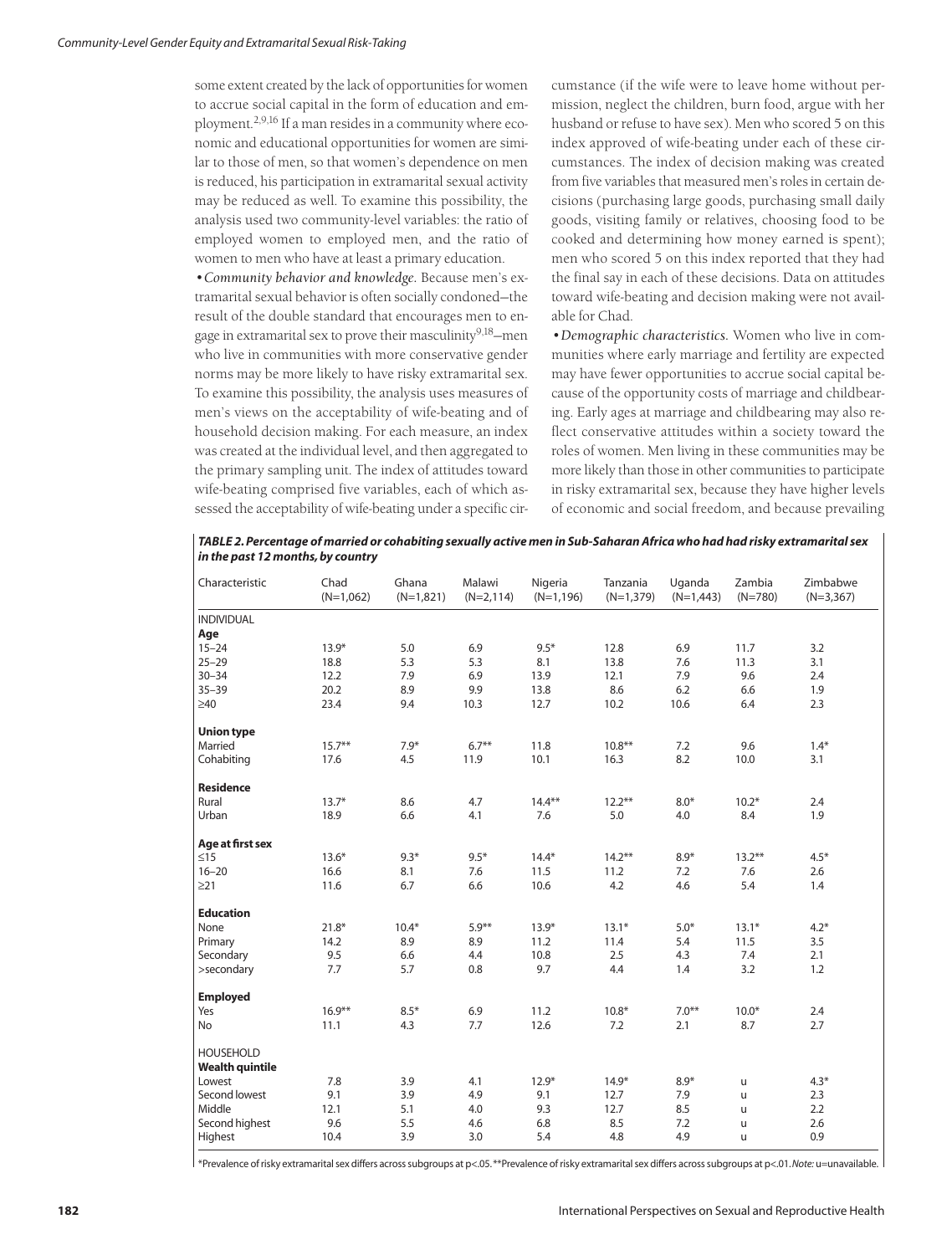| TABLE 3. Selected community-level characteristics of married or cohabiting sexually active men in Sub-Saharan Africa, by country |                            |                            |                            |                            |                            |                            |                            |                            |  |  |
|----------------------------------------------------------------------------------------------------------------------------------|----------------------------|----------------------------|----------------------------|----------------------------|----------------------------|----------------------------|----------------------------|----------------------------|--|--|
| Characteristic                                                                                                                   | Chad                       | Ghana                      | Malawi                     | Nigeria                    | Tanzania                   | Uganda                     | Zambia                     | Zimbabwe                   |  |  |
| <b>ECONOMIC</b><br><b>Ratio of women to</b><br>men employed                                                                      | $0.75(0.00 - 1.53)$        | $0.77(0.00 - 2.62)$        | $0.21(0.00 - 2.78)$        | $0.96(0.33 - 2.50)$        | $0.90(0.12 - 2.23)$        | $0.82(0.35 - 1.50)$        | $0.89(0.00 - 3.00)$        | $0.58(0.00 - 2.12)$        |  |  |
| Ratio of women to<br>men with $\ge$ primary<br>education                                                                         | $0.53(0.00 - 1.62)$        | $0.67(0.00 - 1.55)$        | $0.86(0.90 - 2.07)$        | $0.80(0.00 - 2.33)$        | $0.86(0.00 - 2.47)$        | $0.81(0.14 - 1.69)$        | $0.91(0.35 - 2.68)$        | $0.97(0.61 - 1.35)$        |  |  |
| <b>BEHAVIOR AND KNOWLEDGE</b><br><b>Men's attitudes</b><br>toward wife<br>beating†                                               | u                          | $1.85(0.00 - 3.16)$        | $1.35(0.00 - 2.14)$        | $1.43(0.00 - 2.66)$        | $0.98(0.00 - 4.52)$        | 1.54 (0.00-4.50)           | $1.06(0.00 - 3.00)$        | $1.72(0.00 - 2.41)$        |  |  |
| <b>Men's attitudes</b><br>toward decision<br>making†                                                                             | u                          | $1.13(0.00 - 4.00)$        | $1.30(0.00 - 2.90)$        | $1.80(0.00 - 4.00)$        | $0.98(0.00 - 3.00)$        | $0.74(0.00 - 2.66)$        | $1.98(0.00 - 5.00)$        | $0.45(0.00 - 1.53)$        |  |  |
| <b>DEMOGRAPHIC</b><br>Women's age<br>at marriage                                                                                 | 15.91<br>$(13.56 - 18.85)$ | 17.07<br>$(12.02 - 25.28)$ | 17.41<br>$(14.77 - 21.57)$ | 18.75<br>$(15.14 - 25.42)$ | 18.07<br>$(14.68 - 22.50)$ | 17.38<br>$(14.75 - 22.55)$ | 17.50<br>$(14.27 - 21.95)$ | 18.55<br>$(15.33 - 24.36)$ |  |  |
| Women's age at<br>first childbirth                                                                                               | 17.90<br>$(15.35 - 21.13)$ | 18.69<br>$(15.00 - 26.00)$ | 18.35<br>$(15.44 - 21.77)$ | 19.73<br>$(16.11 - 24.33)$ | 18.41<br>$(16.37 - 23.15)$ | 18.22<br>$(15.83 - 23.00)$ | 18.18<br>$(16.22 - 21.83)$ | 19.20<br>$(16.26 - 24.75)$ |  |  |

†Score on a scale of 0 to 5,with higher values reflecting more favorable attitudes toward wife-beating or greater domination of decision making.*Notes:*All values are means except for those in parentheses,which are ranges.u=unavailable.

attitudes prescribe more autonomy to men than to women. Therefore, the analysis included women's mean age at marriage and mean age at first childbirth.

#### **RESULTS**

The men included in this analysis were largely from rural areas, were employed for pay, were married and had first had sex after the age of 15 (Table 1). Men's educational and household wealth profiles varied by country, reflecting country-specific levels of literacy and poverty. The proportion of men reporting recent risky extramarital sex varied considerably across countries, ranging from 7% in Malawi to 33% in Chad (Figure 1, page 181).

In bivariate analyses, the proportion of men who had had risky extramarital sex differed in all eight countries according to educational attainment and age at first sex (Table 2). In addition, the proportion differed by union type, place of residence, employment status and household wealth in four or more countries.

The community-level measures revealed wide variation among countries (Table 3). For example, the ratio of employed women to employed men ranged from 0.21 in Malawi to 0.96 in Nigeria, and women's age at marriage ranged from 15.9 in Chad to 18.8 in Nigeria. In bivariate analyses, the two community-level measures of social capital (gender ratios for employment and education) were associated with risky extramarital sex in 4–5 countries, but the other community variables were related to risky sex in only one or two countries (Table 4, page 184).

In the multilevel analysis, the relationship between age and sexual risk-taking was inconsistent across countries (Table 5, page 185). While extramarital risky sex was generally not associated with age, the odds of this behavior were elevated among the four oldest age-groups in Nigeria

(odds ratios, 1.8–2.7) and among men aged 25–29 in Zimbabwe (1.4). In Chad, men 40 or older had significantly lower odds of reporting risky sex than did men 24 or younger (0.6). Cohabiting men in Chad, Ghana, Malawi and Zimbabwe were less likely than married men in those countries to have engaged in risky sex (0.1–0.6); only in Uganda was cohabitation associated with increased sexual risk-taking relative to married men (1.6). Compared with men who lived in urban areas, rural residents in Chad were less likely to report sexual risk-taking (0.6) but those in Zambia were more likely to do so (1.5). In all eight countries, men who reported being 21 or older at first sex were less likely than men who had had their sexual debut before age 16 to have engaged in extramarital sexual risk-taking (0.4–0.7).

Few significant relationships emerged between educational attainment and extramarital sexual risk-taking; relative to men with no education, those in Malawi, Tanzania and Uganda who had a primary education had higher odds of participating in risky extramarital sex (1.4–1.8). In six of the study countries, men who worked for pay had elevated odds of reporting sexual risk-taking (1.3–2.1). Household wealth was associated with sexual risk-taking in only two instances: In Nigeria, men in the wealthiest households had significantly lower odds of reporting risky sex than did men in the poorest households (0.6), while in Uganda men in the wealthiest households had elevated odds of reporting risky sex (1.5).

Living in a community in which there was a more equal ratio of employed women to employed men was associated with decreased odds of reporting risky extramarital sex for men in Chad, Nigeria, Tanzania and Zimbabwe (odds ratios, 0.4–0.5 per 0.10 increase in the ratio). Similarly, residence in a community with a more equal ratio of women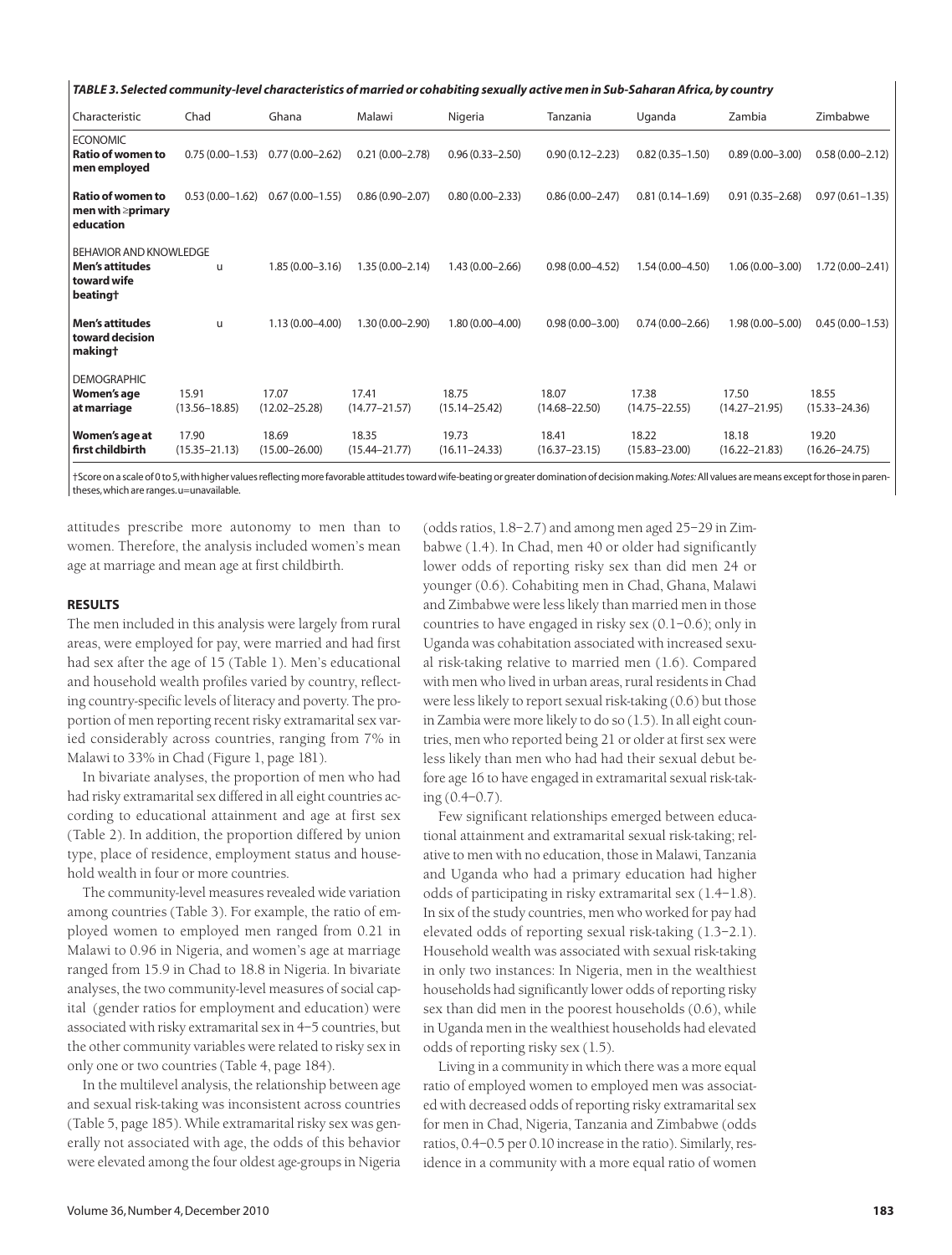*TABLE 4. Odds ratios from bivariate analyses examining associations between selected community-level characteristics and engagement in risky extramarital sex among married or cohabiting sexually active men in Sub-Saharan Africa, by country*

| Characteristic                                                                                           | Chad                                 | Ghana                   | Malawi                  | Nigeria                 | Tanzania                  | Uganda                  | Zambia                               | Zimbabwe                |
|----------------------------------------------------------------------------------------------------------|--------------------------------------|-------------------------|-------------------------|-------------------------|---------------------------|-------------------------|--------------------------------------|-------------------------|
| <b>ECONOMIC</b><br><b>Ratio of women to</b><br>men employed                                              | $0.49(0.13-0.87)^*$ 1.37 (0.74-2.11) |                         | $0.87(0.44 - 1.58)$     | $0.37(0.20 - 0.65)^*$   | $0.39(0.20 - 0.80)$ *     | $0.69(0.20 - 2.32)$     | $0.79(0.45 - 1.32)$                  | $0.49(0.33 - 0.73)^*$   |
| <b>Ratio of women to</b><br>men with $\geq$ primary<br>education                                         | $0.54(0.21-0.94)*0.79(0.44-1.42)$    |                         | $0.45(0.21 - 0.85)^*$   | $0.47(0.26 - 0.91)^*$   | $0.62(0.32 - 1.20)$       | $0.40(0.20 - 0.80)$ *   | $0.52(0.34-0.83)^*$ 0.64 (0.20-1.95) |                         |
| <b>BEHAVIOR AND</b><br><b>KNOWLEDGE</b><br><b>Men's attitudes</b><br>toward wife<br>beating <sup>+</sup> | u                                    | $1.02(0.64 - 1.34)$     | $1.26(0.94 - 1.63)$     | $1.41(1.06 - 1.64)^{*}$ | $0.95(0.77 - 1.20)$       | $1.29(1.04 - 1.59)^*$   | $0.94(0.71 - 1.19)$                  | $0.74(0.54 - 1.04)$     |
| <b>Men's attitudes</b><br>toward decision<br>making†                                                     | u                                    | $0.91(0.71 - 1.19)$     | $0.79(0.60 - 1.06)$     | $1.10(1.01 - 1.22)^{*}$ | $0.92(0.81 - 1.13)$       | $0.97(0.80 - 1.32)$     | $0.98(0.85 - 1.14)$                  | $1.19(1.02 - 1.49)^*$   |
| <b>DEMOGRAPHIC</b><br>Women's age at<br>marriage                                                         | 1.10<br>$(0.86 - 1.45)$              | 1.02<br>$(0.93 - 1.18)$ | 1.02<br>$(0.81 - 1.14)$ | 0.98<br>$(0.88 - 1.11)$ | 0.92<br>$(0.81 - 1.05)$   | 1.06<br>$(0.99 - 1.21)$ | 0.64<br>$(0.37 - 0.99)^*$            | 1.04<br>$(0.97 - 1.14)$ |
| Women's age at<br>first childbirth                                                                       | 1.02<br>$(0.80 - 1.34)$              | 0.96<br>$(0.86 - 1.06)$ | 1.01<br>$(0.87 - 1.17)$ | 0.93<br>$(0.84 - 1.09)$ | 0.83<br>$(0.72 - 0.96)^*$ | 0.93<br>$(0.83 - 1.06)$ | 0.69<br>$(0.29 - 1.84)$              | 0.93<br>$(0.85 - 1.08)$ |

\*p<.05.†On a scale of 0 to 5,with higher values reflecting more favorable attitudes toward wife-beating or greater domination of decision making.*Note:* u=unavailable.

to men who had achieved at least a primary education was associated with reduced odds of men's reporting risky sex in Chad, Malawi, Nigeria, Uganda and Zambia (0.4–0.6 per 0.10 increase in the ratio). Higher community scores on the index measuring attitudes toward wife-beating were associated with men's extramarital sexual risk-taking in Nigeria and Uganda (1.5 and 1.3, respectively, per one-unit change in score). Residence in a community with a higher mean score among men on the decision-making index was associated with elevated levels of male sexual risk-taking in Nigeria and Zimbabwe (1.1 and 1.3, respectively, per oneunit change in score). For men in Zambia, living in a community with a higher mean age at first marriage for women was associated with significantly lower odds of having had risky extramarital sex (0.8 per year). In Tanzania, residence in a community with a higher mean age at first delivery among women was associated with significantly lower odds of men's reporting sexual risk-taking (0.8 per year). The community-level random intercept term was significant in all eight countries; thus, after controlling for the other variables in the models, the odds of reporting risky extramarital sex varied significantly across communities, and at the community level the models do not fully explain the factors that shape men's sexual risk-taking.

#### **DISCUSSION**

At the individual and household levels, few consistent results emerged across countries. The finding that men who had had sex for the first time at age 21 or older were less likely to report risky sex than were those who had been 15 or younger at first sex is interesting and worthy of further investigation. Men who delay first sex, possibly until after marriage, may be less prone than their peers to taking sex-

ual risks in general. Interestingly, in four countries, men in cohabiting unions were less likely than married men to engage in sexual risk-taking outside of the union. In the absence of a legal or civil agreement between partners, women retain more ability to leave their partners; thus, men in cohabiting unions may tend to refrain from having sex outside the relationship because they do not want to risk losing their partner. Men who had achieved only a primary education and those who worked for pay had increased odds of risky extramarital sex in some countries; these results may reflect greater access to social capital and greater social freedom among such men than among men who are not educated or employed, and thus greater opportunities and resources to engage in casual sex.

Several community-level factors were associated with lower odds of men's extramarital sexual risk-taking. In communities characterized by greater gender equity (i.e., more equal ratios of men and women with access to education and employment), levels of extramarital sexual risktaking were generally lower. In contexts where opportunities to accrue social capital are less biased toward men, women may be less economically dependent on men and have more negotiating power in relationships—and thus be more able to negotiate for monogamy or condom use. Communities where the ratio of men to women who received an education is more equal may also be areas where higher value is placed on providing opportunities for women to accrue social capital. Therefore, while the resources that come with education and employment may reduce sexual risk-taking among men, it may also be that communities that allow women to obtain these resources are also generally supportive of women's rights.

Living in a community where women marry or give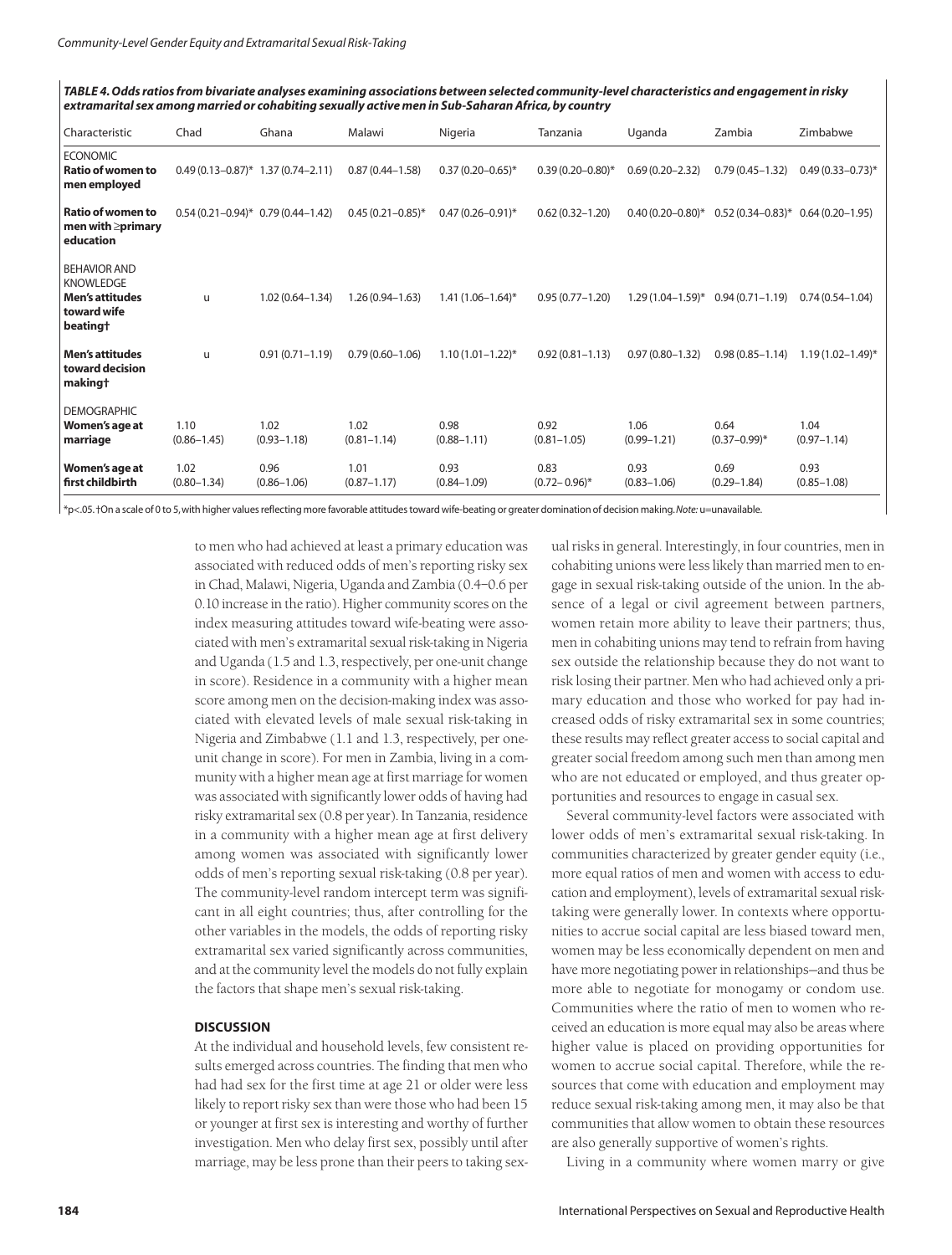*TABLE 5. Odds ratios (and 95% confidence intervals) from multilevel logistic regression model assessing associations between individual, household and community characteristics and risky sexual behavior among married or cohabiting sexually active men in Sub-Saharan Africa, by country*

| Characteristic                                                                                                     | Chad                                                                                                              | Ghana                                                                                         | Malawi                                                                                           | Nigeria                                                                                               | Tanzania                                                                                         | Uganda                                                                                               | Zambia                                                                                           | Zimbabwe                                                                                           |
|--------------------------------------------------------------------------------------------------------------------|-------------------------------------------------------------------------------------------------------------------|-----------------------------------------------------------------------------------------------|--------------------------------------------------------------------------------------------------|-------------------------------------------------------------------------------------------------------|--------------------------------------------------------------------------------------------------|------------------------------------------------------------------------------------------------------|--------------------------------------------------------------------------------------------------|----------------------------------------------------------------------------------------------------|
| <b>INDIVIDUAL</b><br>Age                                                                                           |                                                                                                                   |                                                                                               |                                                                                                  |                                                                                                       |                                                                                                  |                                                                                                      |                                                                                                  |                                                                                                    |
| $15 - 24$ (ref)<br>$25 - 29$<br>$30 - 34$<br>$35 - 39$<br>≥40                                                      | 1.00<br>$0.98(0.61 - 1.58)$<br>$0.57(0.32 - 1.01)$<br>$0.97(0.54 - 1.73)$<br>$0.55(0.32-0.95)^*$ 0.87 (0.45-1.18) | 1.00<br>$0.74(0.45 - 1.19)$<br>$0.72(0.45 - 1.15)$<br>$0.71(0.36 - 1.17)$                     | 1.00<br>$0.95(0.66 - 1.35)$<br>$1.08(0.73 - 1.61)$<br>$1.01(0.65 - 1.57)$<br>$1.14(0.78 - 1.69)$ | 1.00<br>$2.11(1.33 - 3.33)*$<br>1.83 (1.08-3.09)*<br>$2.00(1.11 - 3.60)^{*}$<br>$2.69(1.57 - 4.67)^*$ | 1.00<br>$0.97(0.86 - 1.57)$<br>$0.92(0.60 - 1.41)$<br>$0.89(0.56 - 1.41)$<br>$0.79(0.51 - 1.22)$ | 1.00<br>$1.30(0.87 - 1.95)$<br>$1.31(0.84 - 2.03)$<br>$1.39(0.84 - 2.08)$<br>$0.98(0.63 - 1.51)$     | 1.00<br>$0.96(0.56 - 1.65)$<br>$0.81(0.48 - 1.37)$<br>$0.81(0.54 - 1.39)$<br>$0.76(0.45 - 1.89)$ | 1.00<br>$1.40(1.06 - 1.84)$ *<br>$1.23(0.89 - 1.69)$<br>$0.92(0.64 - 1.31)$<br>$0.78(0.55 - 1.09)$ |
| <b>Union type</b><br>Married (ref)<br>Cohabiting                                                                   | 1.00                                                                                                              | 1.00<br>$0.45(0.29-0.70)^*$ 0.49 $(0.31-0.78)^*$                                              | 1.00<br>$0.59(0.38 - 0.92)^*$                                                                    | 1.00<br>$0.67(0.37 - 1.21)$                                                                           | 1.00<br>$1.39(0.92 - 2.10)$                                                                      | 1.00<br>$1.60(1.07 - 2.39)^*$                                                                        | 1.00<br>$1.41(0.28 - 1.69)$                                                                      | 1.00<br>$0.12(0.07 - 0.19)^*$                                                                      |
| <b>Residence</b><br>Rural<br>Urban (ref)                                                                           | $0.60(0.36 - 0.99)^*$ 1.03 (0.90-1.18)<br>1.00                                                                    | 1.00                                                                                          | $0.82(0.61 - 1.09)$<br>1.00                                                                      | $1.10(0.85 - 1.41)$<br>1.00                                                                           | $1.17(0.87 - 1.57)$<br>1.00                                                                      | $0.89(0.64 - 1.24)$<br>1.00                                                                          | $1.51(1.10 - 2.08)$ *<br>1.00                                                                    | $0.82(0.63 - 1.06)$<br>1.00                                                                        |
| Age at first sex<br>$\leq$ 15 (ref)<br>$16 - 20$<br>$\geq$ 21                                                      | 1.00<br>$1.07(0.79-1.43)$ $1.09(0.82-1.43)$                                                                       | 1.00<br>$0.53(0.36-0.78)^*$ 0.71 $(0.52-0.99)^*$                                              | 1.00<br>$0.96(0.79 - 1.17)$<br>$0.57(0.43 - 0.75)^*$                                             | 1.00<br>$0.89(0.66 - 1.20)$<br>$0.41(0.29 - 0.58)$ *                                                  | 1.00<br>$0.83(0.67 - 1.03)$<br>$0.38(0.28 - 0.51)^*$                                             | 1.00<br>$1.03(0.83 - 1.27)$<br>$0.66(0.47-0.95)^*$                                                   | 1.00<br>$0.85(0.67 - 1.08)$<br>$0.58(0.39-0.85)^*$ 0.47 $(0.37-0.61)^*$                          | 1.00<br>$0.98(0.73 - 1.09)$                                                                        |
| <b>Education</b><br>None (ref)<br>Primary<br>Secondary<br>>secondary                                               | 1.00<br>$0.82(0.55 - 1.21)$<br>$0.74(0.48 - 1.16)$<br>$0.72(0.40 - 1.32)$                                         | 1.00<br>$1.13(0.80 - 1.60)$<br>$1.28(0.91 - 1.79)$<br>1.22 (0.75–1.99)                        | 1.00<br>$1.37(1.02 - 1.89)^{*}$<br>$1.07(0.73 - 1.57)$<br>$0.93(0.45 - 1.91)$                    | 1.00<br>$1.04(0.69 - 1.56)$<br>$1.12(0.71 - 1.75)$<br>$0.99(0.60 - 1.64)$                             | 1.00<br>$1.45(1.03 - 2.07)^{*}$<br>$1.14(0.71 - 1.85)$<br>$1.24(0.65 - 2.36)$                    | 1.00<br>$1.84(1.14 - 2.98)^{*}$<br>$1.23(0.72 - 2.09)$<br>$1.43(0.77 - 2.67)$                        | 1.00<br>$1.65(0.88 - 3.12)$<br>$1.28(0.65 - 2.49)$<br>$0.57(0.23 - 1.41)$                        | 1.00<br>$0.68(0.49 - 1.52)$<br>$0.85(0.48 - 1.52)$<br>$0.69(0.35 - 1.29)$                          |
| <b>Employed</b><br>Yes<br>No (ref)                                                                                 | $0.90(0.62 - 1.29)$<br>1.00                                                                                       | $1.42(1.02 - 1.96)^*$<br>1.00                                                                 | $1.27(1.02 - 1.61)^{*}$<br>1.00                                                                  | $0.97(0.70 - 1.34)$<br>1.00                                                                           | $1.68(1.17 - 2.38)^*$<br>1.00                                                                    | $2.08(1.11 - 3.89)^*$<br>1.00                                                                        | $1.87(1.35 - 2.59)^{*}$<br>1.00                                                                  | $1.32(1.11 - 1.58)$ *<br>1.00                                                                      |
| <b>HOUSEHOLD</b><br><b>Wealth quintile</b><br>Lowest (ref)<br>Second lowest<br>Middle<br>Second highest<br>Highest | 1.00<br>$0.91(0.51 - 1.60)$<br>$1.11(0.63 - 1.94)$<br>$0.90(0.50 - 1.61)$<br>$1.29(0.66 - 2.53)$                  | 1.00<br>$1.08(0.79 - 1.47)$<br>$1.29(0.95 - 1.80)$<br>$1.10(0.73 - 1.65)$<br>1.23 (0.78-1.95) | 1.00<br>$1.14(0.85 - 1.54)$<br>$1.08(0.81 - 1.45)$<br>$1.21(0.95 - 1.60)$<br>$1.33(0.95 - 1.88)$ | 1.00<br>$1.06(0.73 - 1.57)$<br>$1.12(0.71 - 1.75)$<br>$0.99(0.60 - 1.64)$<br>$0.57(0.36 - 0.91)^{*}$  | 1.00<br>$0.98(0.73 - 1.30)$<br>$1.05(0.78 - 1.42)$<br>$0.95(0.70 - 1.29)$<br>$1.45(0.97 - 2.16)$ | 1.00<br>$1.02(0.75 - 1.39)$<br>$1.02(0.73 - 1.42)$<br>$1.15(0.82 - 1.61)$<br>$1.54(1.04 - 2.07)^{*}$ | na<br>na<br>na<br>na<br>na                                                                       | 1.00<br>$0.95(0.76 - 1.20)$<br>$0.98(0.77 - 1.25)$<br>$1.01(0.76 - 1.33)$<br>$0.92(0.64 - 1.32)$   |
| <b>COMMUNITY</b><br><b>Ratio of women to</b><br>men employed                                                       | $0.52(0.26-0.99)*$ 1.45 (0.75-2.78)                                                                               |                                                                                               | $0.87(0.45 - 1.67)$                                                                              | $0.42(0.21 - 0.69)^{*}$                                                                               | $0.42(0.21 - 0.81)^*$                                                                            | $0.69(0.19 - 2.49)$                                                                                  | $0.81(0.47 - 1.39)$                                                                              | $0.50(0.34 - 0.74)^{*}$                                                                            |
| <b>Ratio of women to</b><br>men with $\geq$ primary<br>education                                                   | $0.58(0.27-0.98)^*$ 0.79 (0.44-1.42)                                                                              |                                                                                               | $0.48(0.26 - 0.87)^*$                                                                            | $0.49(0.26 - 0.91)^{*}$                                                                               | $0.64(0.34 - 1.18)$                                                                              |                                                                                                      | $0.42(0.21-0.81)^*$ 0.53 $(0.33-0.85)^*$ 0.64 $(0.20-1.95)$                                      |                                                                                                    |
| <b>Men's attitudes</b><br>toward wife<br>beating                                                                   | $\mathsf{u}$                                                                                                      | $1.06(0.79 - 1.42)$                                                                           | $1.26(0.95 - 1.66)$                                                                              | $1.49(1.08 - 1.72)^{*}$                                                                               | $0.97(0.79 - 1.18)$                                                                              | $1.32(1.05-1.66)^*$ 0.95 (0.75-1.21)                                                                 |                                                                                                  | $0.90(0.68 - 1.19)$                                                                                |
| <b>Men's attitudes</b><br>toward decision<br>making                                                                | u                                                                                                                 | $0.94(0.79 - 1.13)$                                                                           | $0.83(0.65 - 1.07)$                                                                              | $1.11(1.02 - 1.23)^{*}$                                                                               | $0.96(0.84 - 1.10)$                                                                              | $0.97(0.84 - 1.34)$                                                                                  | $0.98(0.85-1.14)$ 1.28 $(1.05-1.55)^*$                                                           |                                                                                                    |
| Women's age at<br>marriage                                                                                         | $1.14(0.94 - 1.37)$ $1.03(0.94 - 1.11)$                                                                           |                                                                                               | $1.02(0.88 - 1.15)$                                                                              | $0.99(0.89 - 1.09)$                                                                                   | $0.93(0.84 - 1.03)$                                                                              | $1.07(0.95 - 1.20)$                                                                                  | $0.79(0.36-0.98)^*$ 1.06 (0.99-1.15)                                                             |                                                                                                    |
| Women's age at<br>first childbirth                                                                                 | $1.05(0.89 - 1.25)$                                                                                               | $0.98(0.89 - 1.07)$                                                                           | $1.01(0.88 - 1.16)$                                                                              | $0.94(0.85 - 1.05)$                                                                                   | $0.83(0.74 - 0.93)^*$                                                                            | $0.94(0.83 - 1.07)$                                                                                  | $0.76(0.31 - 1.91)$                                                                              | $0.95(0.87 - 1.04)$                                                                                |
| Community-level<br>random intercept                                                                                | 0.683(0.071)                                                                                                      | 0.217(0.053)                                                                                  | 0.274(0.98)                                                                                      | 0.357(0.84)                                                                                           | 0.484(0.142)                                                                                     | 0.154(0.045)                                                                                         | 0.382(0.149)                                                                                     | 0.194(0.081)                                                                                       |

*\*p<.05.Note:* u=unavailable.

birth at an older age was also associated with reduced extramarital sexual risk-taking among men in some instances. Again, this finding may reflect attitudes toward women in these communities. When women marry later and delay their first birth, they are better able to take advantage of opportunities for economic and social advancement. However, this requires a community that values and supports women's contributions outside of the home, and views women as equal to men. Communities with higher levels of extramarital sexual risk-taking had more conservative attitudes toward wife-beating and decision making, reinforcing the argument that extramarital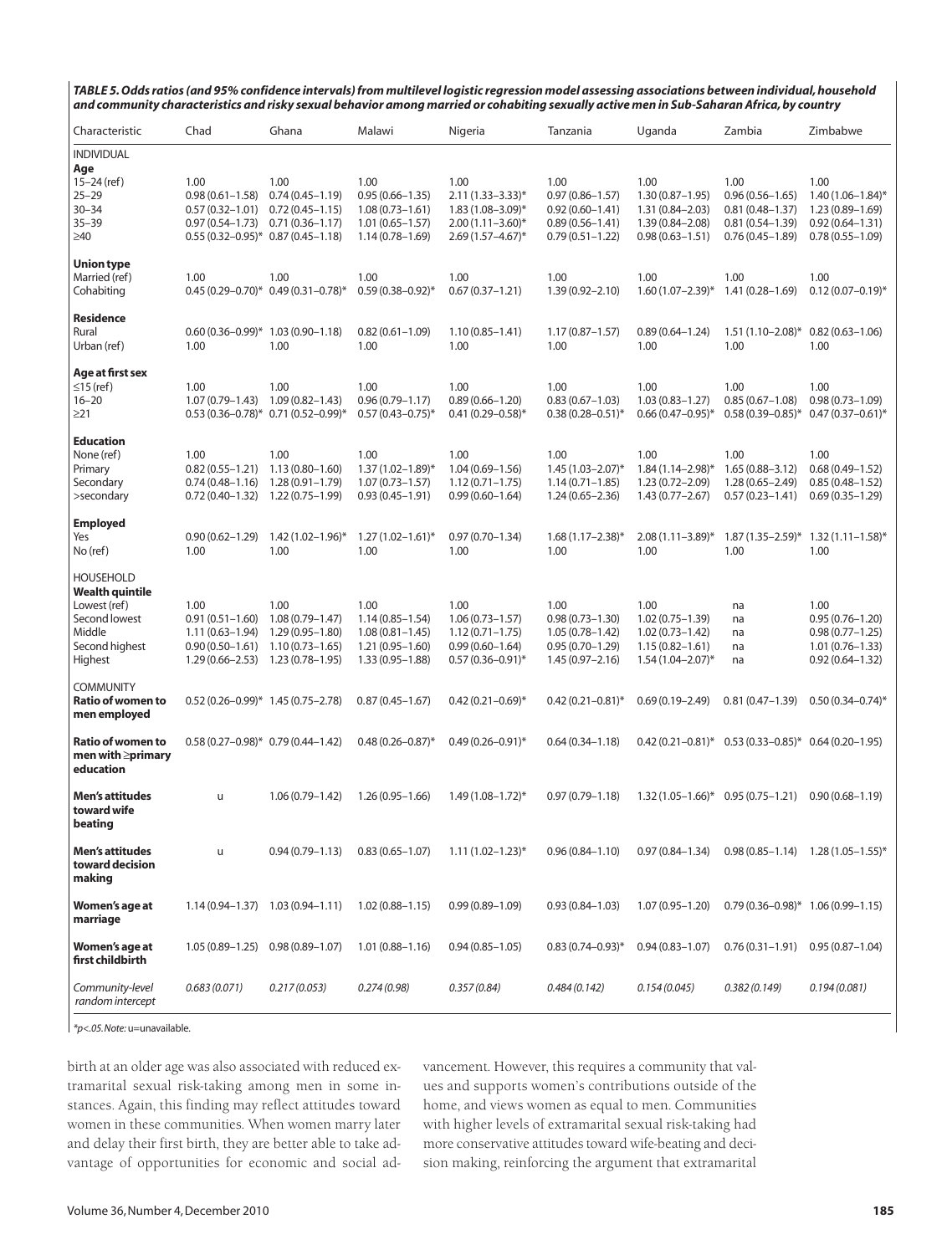sexual activity is more prevalent in communities characterized by less gender equity.

These factors, however, do not fully explain the role of the community in shaping extramarital sexual activity. Significant community-level variation remained in all countries, demonstrating the need for further investigation and data collection efforts to identify other dimensions of community environments that may influence the sexual behavior of married men.

This study had several limitations. First, the analysis relied on self-reported data on sexual behavior, and men may overreport sexual activity.<sup>42,43</sup> The DHS data, however, remain the only routinely collected and comparable information on men's sexual behavior in Africa, and the findings gained in the present analysis outweigh this potential bias. Second, the community-level variables used in the analysis were derived from individual-level data, because comparable community-level data were unavailable. Therefore, information on health facilities and ongoing educational and behavioral change activities in the community are missing from the analysis, an absence that is likely reflected in the significant random effects terms.

The results reported here demonstrate the range of ways in which the community environment can influence sexual risk-taking among married men, and suggest that such risk-taking is influenced by differential access to resources for men and women. However, communities were conceptualized as small geographic units (primary sampling units) in this analysis, and this approach may not accurately capture what individuals consider their community. Future analyses of this sort should focus on other types of communities, such as ethnic or religious groups, and examine how shared characteristics of those groups influence the risk-taking of their members.

#### **Conclusion**

As heterosexual adults continue to be the most at-risk group for HIV infection in many parts of Sub-Saharan Africa, it is imperative that effective behavioral change interventions be developed. An understanding of the role of community characteristics in sexual risk-taking is an integral step in this process. The sexual risk-taking of married men contributes to the heterosexual transmission of HIV, and the results described in this study suggest that culturally and economically created gender inequities play an important role. The results highlight the need for HIV intervention efforts to tackle deeply rooted ideals surrounding gender expectations and behaviors. Efforts to stem the heterosexual transmission of HIV need to take a holistic view of gender. While a focus on the inequities between women and men and on improving women's position relative to men should be maintained, such efforts also need to recognize the many cultural influences on men's identity formation and sexual behavior, and incorporate these into intervention efforts. Programs that discuss and challenge the factors behind men's sexual behavior may provide an opportunity for communities to initiate behavioral change.

#### **REFERENCES**

**1.** Smith DJ, Modern marriage, men's extramarital sex, and HIV risk in southeastern Nigeria, *American Journal of Public Health,* 2007, 97(6): 997–1005.

**2.** Dunkle K et al., New heterosexually transmitted HIV infections in married or cohabiting couples in urban Zambia and Rwanda: an analysis of survey and clinical data, *Lancet,* 2008, 371(9631):2183–2191.

**3.** Pulerwitz J, Izazola-Licea JA and Gortmaker SL, Extrarelational sex among Mexican men and their partners' risk of HIV and other sexually transmitted diseases, *American Journal of Public Health,* 2001, 91(10):1650–1652.

**4.** Amaro H, Love, sex, and power: considering women's realities in HIV prevention, *American Psychologist,* 1995, 50(6):437–447.

**5.** Smith DJ, 'Man no be wood': gender and extramarital sex in contemporary southeastern Nigeria, *Ahfad Journal,* 2002, 19(2):4–23.

**6.** Cornwall A, Spending power: love, money, and the reconfiguration of gender relations in Ada-Odo, southwestern Nigeria, *American Ethnologist,* 2002, 29(4):963–980.

**7.** Caldwell JC, Caldwell P and Quiggin P, The social context of AIDS in Sub-Saharan Africa, *Population and Development Review,* 1989, 15(2):185–234.

**8.** Hunter M, Cultural politics and masculinities: multiple-partners in historical perspective in KwaZulu-Natal, *Culture, Health and Sexuality,* 2005, 7(4):389–403.

**9.** Morris M and Kretzschmar M, Concurrent partnerships and the spread of HIV, *AIDS,* 1997, 11(5):641–648.

**10.** Lagarde E et al., Concurrent sexual partnerships and HIV prevalence in five urban communities of Sub-Saharan Africa, *AIDS,* 2001, 15(7):877–884.

**11.** Baeten JM et al., Female-to-male infectivity of HIV-1 among circumcised and uncircumcised Kenyan men, *Journal of Infectious Diseases,* 2005, 191(4):546–553.

**12.** Harrison A, Xaba N and Kunene P, Understanding safe sex: gender narratives of HIV and pregnancy prevention by rural South African school-going youth, *Reproductive Health Matters,* 2001, 9(17):63–71.

**13.** Mataure P et al., *Men and HIV in Swaziland,* Johannesburg, South Africa: Panos, Southern Africa AIDS Information Dissemination Service and Joint United Nations Programme on HIV/AIDS (UN-AIDS), 2000.

**14.** MacPhail C and Campbell C, 'I think condoms are good but, aai, I hate those things': condom use among adolescents and young people in a Southern African township, *Social Science & Medicine,* 2001, 52(11):1613–1627.

**15.** Longfield K, Cramer R and Sachingongu N, Misconceptions, folk beliefs, and denial: young men's risk for STIs and HIV/AIDS in Zambia, 2003, *PSI Research Division Working Paper,* Washington, DC: Population Service International, 2003, No. 53.

**16.** Barker G and Ricardo C, Young men and the construction of masculinity in Sub-Saharan Africa: implications for HIV/AIDS, conflict and violence, *Social Development Papers: Conflict Prevention and Reconstruction,* Washington, DC: World Bank, 2005, No. 26.

**17.** Pulerwitz J, Barker G and Segundo M, Promoting healthy relationships and HIV/STI prevention for young men: positive findings from an intervention study in Brazil, *Horizons Research Update,* Washington, DC: Population Council, 2004.

**18.** Kimuna SR and Djamba YK, Wealth and extramarital sex among men in Zambia, *International Family Planning Perspectives,* 2005, 31(2): 83–89.

**19.** Mitsunaga TM et al., Extramarital sex among Nigerian men: polygyny and other risk factors, *Journal of Acquired Immune Deficiency Syndromes,* 2005, 39(4):478–488.

**20.** Orubuloye IO, Caldwell JC and Caldwell P, Sexual networking in the Ekiti district of Nigeria, *Studies in Family Planning,* 1991, 22(2): 61–73.

**21.** Isiugo-Abanihe UC, Extramarital relations and perceptions of HIV/AIDS in Nigeria, *Health Transition Review,* 1994, 4(2):111–125.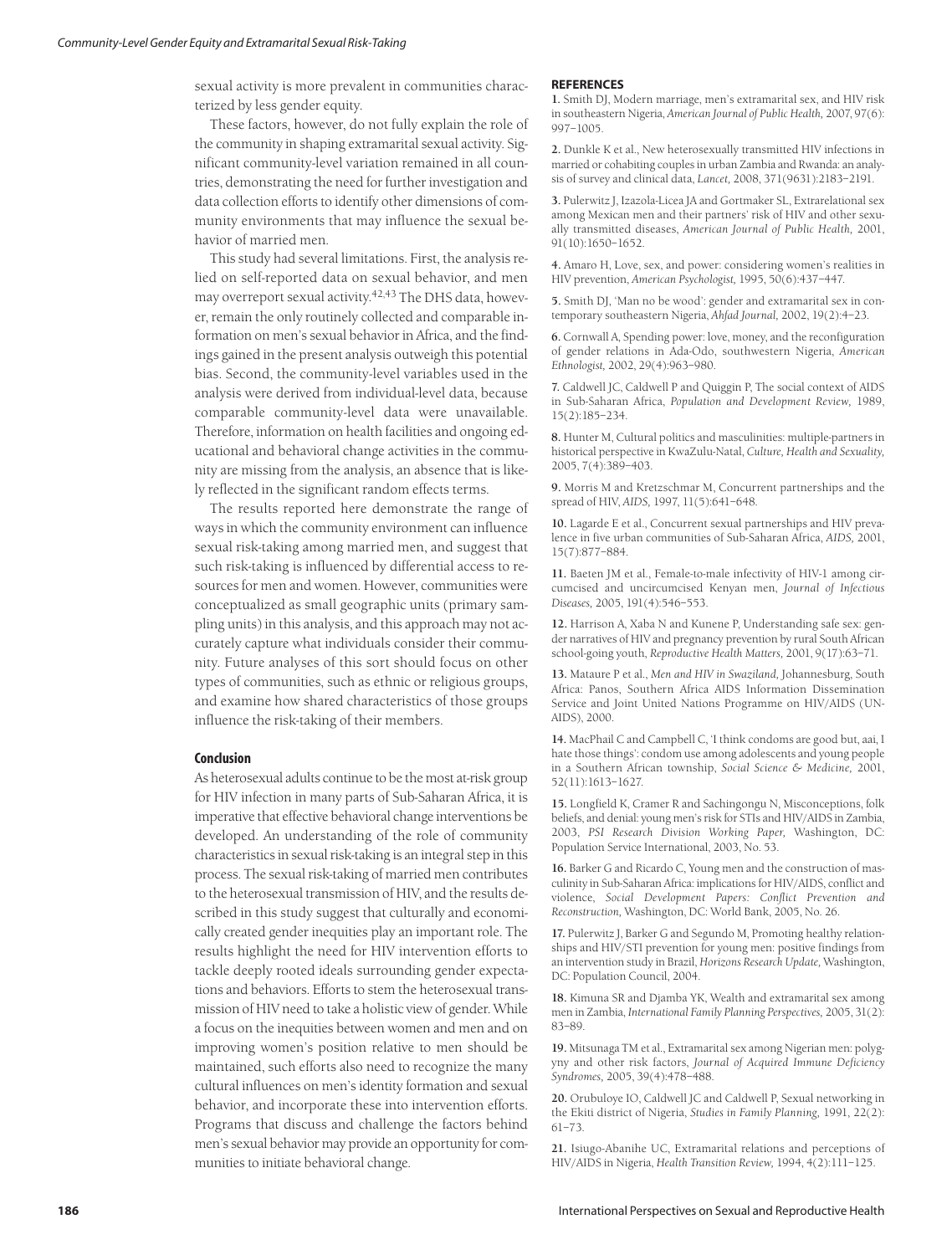**22.** Rivers K and Aggleton P, *Adolescent Sexuality, Gender, and the HIV Epidemic,* New York: HIV and Development Programme, United Nations Development Programme, 1999.

**23.** Campbell C, Migrancy, masculine identities and AIDS: the psychosocial context of HIV transmission on the South African gold mines, *Social Science & Medicine,* 1997, 45(2):273–281.

**24.** Wood K and Jewkes R, Dangerous love: reflections on violence among Xhosa township youth, in: Morrell R, ed., *Changing Men in Southern Africa,* Pietermaritzburg, South Africa: University of Natal Press, 2001.

**25.** Hunter M, The materiality of everyday sex: thinking beyond 'prostitution,' *African Studies,* 2002, 61(1):99–120.

**26.** Leach F, Learning to be violent: the role of the school in developing adolescent gendered behaviour, *Compare,* 2003, 33(3):385–400.

**27.** Abrahams N et al., Sexual violence against intimate partners in Cape Town: prevalence and risk factors reported by men, *Bulletin of the World Health Organization,* 2004, 82(5):330–337.

**28.** Marsiglio W, Adolescent male sexuality and heterosexual masculinity: a conceptual model and review, *Journal of Adolescent Research,* 1988, 3(3–4):285–303.

**29.** World Health Organization (WHO) and UNAIDS, *The Health and Development of African Male Adolescents and Young Men,* Geneva: WHO, 2001.

**30.** Varga CA, The forgotten fifty per cent: a review of sexual and reproductive health research and programs focused on boys and young men in Sub-Saharan Africa, *African Journal of Reproductive Health,* 2001, 5(3):175–195.

**31.** Barker G, Gender equitable boys in a gender inequitable world: reflections from qualitative research and programme development in Rio de Janeiro, *Sexual and Relationship Therapy,* 2000, 15(3):263–282.

**32.** Cleland JG, Ali MM and Capo-Chichi V, Post-partum sexual abstinence in West Africa: implications for AIDS-control and family planning programmes, *AIDS,* 1999, 13(1):125–131.

**33.** Ali MM and Cleland JG, The link between postnatal abstinence and extramarital sex in Côte d'Ivoire, *Studies in Family Planning,* 2001, 32(3):214–219.

**34.** Chirwa W, Aliens and AIDS in southern Africa: the Malawi-South Africa debate, *African Affairs,* 1998, 97(386):53–79.

**35.** Kaler A, Many divorces and many spinsters: marriage as an invented tradition in southern Malawi, 1946–1969, *Journal of Family History,* 2001, 26(4):529–556.

**36.** Setel PW, Lewis M and Lyons M, eds., *Histories of Sexually Transmitted Diseases and HIV/AIDS in Sub-Saharan Africa,* Westport, CT, USA: Greenwood Press, 1999.

**37.** Tawfik L and Watkins SC, Sex in Geneva, sex in Lilongwe, and sex in Balaka, *Social Science & Medicine,* 2007, 64(5):1090–1101.

**38.** Silberschmidt M, Disempowerment of men in rural and urban East Africa: implications for male identity and sexual behavior, *World Development,* 2001, 29(4):657–671.

**39.** Cornwall AA, To be a man is more than a day's work: shifting ideals of masculinity in Ado-Odo, southwestern Nigeria, in: Lindsay LA and Miescher SF, eds., *Men and Masculinities in Modern Africa,* Portsmouth, NH, USA: Heinemann, 2003.

**40.** Agadjanian V, Men doing "women's work": masculinity and gender relations among street vendors in Maputo, Mozambique, *Journal of Men's Studies,* 2002, 10(3):329–342.

**41.** Goldstein H, *Multilevel Statistical Models,* London: Edward Arnold, 1995.

**42.** Glynn JR et al., Why do young women have a much higher prevalence of HIV than young men? A study in Kisumu, Kenya and Ndola, Zambia, *AIDS,* 2001, 15(Suppl. 4):S51–S60.

**43.** Zaba B et al., Trends in age at first sex: an application of survival analysis techniques to survey data from Africa, paper presented at the annual meeting of the Population Association of America, Atlanta, GA, USA, May 9–11, 2002.

#### **RESUMEN**

**Contexto:** *En muchas partes de África, es más probable que las mujeres se infecten con el VIH por tener relaciones sexuales sin protección con sus esposos, quienes pueden haberse contagiado con el virus a través de relaciones extramaritales. Sin embargo, no hay una plena comprensión de las formas en las que los aspectos de los entornos comunitarios—especialmente aquellos relacionados con la equidad de género—dan forma a la toma de riesgos sexuales extramaritales de los hombres.*

**Métodos:** *Datos de las Encuestas Demográficas y de Salud de ocho países africanos (Chad, Ghana, Malaui, Nigeria, Tanzania, Uganda, Zambia y Zimbabue) se utilizaron para examinar las asociaciones entre el hecho de que los hombres casados participen en relaciones extramaritales riesgosas (i.e., que hayan tenido relaciones sexuales sin protección tanto con parejas casuales como su propia esposa) y los indicadores de equidad de género y otras características de la comunidad. Se crearon modelos logísticos multinivel separados que incorporaron medidas a nivel individual, familiar y comunitario para cada país.*

**Resultados:** *En cinco países, los hombres que vivían en comunidades en que fue similar la razón mujer-hombre en cuanto al tener al menos educación primaria, tuvieron menor probabilidad de reportar actividad sexual extramarital (razones de momios, 0.4–0.6). Una relación similar se encontró en cuatro países con la razón igual mujer-hombre en cuanto al empleo (0.4–0.5). En tres países, los hombres que vivían en comunidades con actitudes más conservadoras respecto a golpear a la esposa o la toma de decisiones por parte del hombre, tuvieron altas probabilidades de toma de riesgos sexuales extramaritales (1.1–1.5).*

**Conclusiones:** *Si bien los programas de prevención del VIH deben enfocarse en la reducción de las inequidades de género, también deben reconocer los factores culturales conservadores que influyen en la formación de las identidades masculinas de los hombres y que, a su vez, afectan su comportamiento sexual.*

#### **RÉSUMÉ**

**Contexte:** *Dans de nombreuses régions d'Afrique, les femmes courent le plus grand risque d'infection à VIH en ayant des rapports sexuels non protégés avec leur mari, qui peut lui-même avoir contracté le virus lors de rapports sexuels extraconjugaux. La manière dont certains aspects du milieu communautaire—en particulier ceux ayant trait à l'égalité de genre façonnent la prise de risques sexuels extraconjugaux chez les hommes n'est cependant pas bien comprise.*

**Méthodes:** *Les données des Enquêtes démographiques et de santé (EDS) de huit pays d'Afrique (Tchad, Ghana, Malawi, Nigéria, Tanzanie, Ouganda, Zambie et Zimbabwe) servent à l'examen des associations entre l'engagement des hommes mariés dans des relations sexuelles extraconjugales à risques (par des rapports non protégés avec des partenaires de passage aussi bien qu'avec leur épouse, notamment) et les indicateurs d'égalité de genre et autres caractéristiques communautaires. Des modèles logistiques multiniveaux distincts incorporant des mesures de niveau individuel, de ménage et de communauté ont été créés pour chaque pays.*